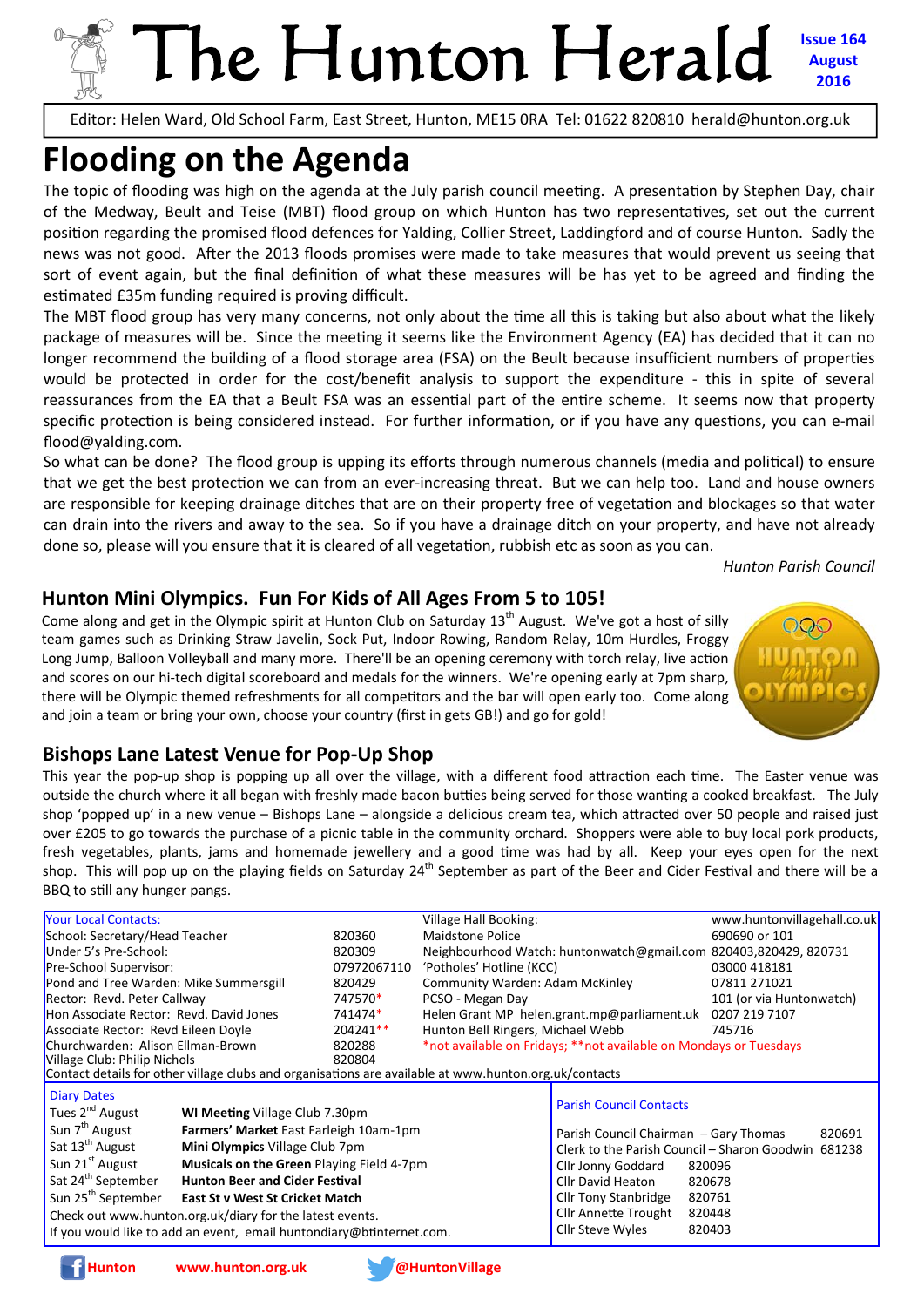"Go compare!" "Just one Cornetto!" "A Mars a day helps you work, rest and play!" "Washing machines last longer with Calgon!" "...with mild, green, Fairy liquid." "If you like a lot of chocolate on your biscuit join our Club!"

I'm quite sure that it was impossible to read these advertising slogans without at least one of them bringing to mind the accompanying tune. The tune helps us to remember the words, perfect for advertising. No surprise then that in the Bible we are told to sing to God and also to each other but what words should we use? Here is a good clue from Colossians 3:16,

*"Let the word of Christ dwell in you richly as you teach and admonish one another with all wisdom".* 

This tells us that we should know the word of Christ, read it, absorb it into our hearts and minds so that it dwells in us richly, so much so that we can encourage, teach and correct one another with the wisdom that it brings. The verse goes on to say, "as you sing psalms, hymns and spiritual songs with gratitude in your hearts to God".

It's true that when we start to speak about hymns and music in church everyone has an opinion and emotions can run high. It's too loud, too slow, too fast, too quiet, too modern, too repetitive, too old, and it's the wrong tune! What should really matter is that we are singing words that build us up and give glory to God, reflecting the truth about his son Jesus and all that he said and did for us. The style of music is not as important as the words. Styles come and go. We often have a preference for one or another or we might like a bit of everything. That's okay, but someone said that if we are singing "rubbish" then it will be "rubbish" that dwells in our hearts richly. So, if we want the good stuff to dwell in us we must make sure that that is what's going in! So it is right that we should be discerning when we choose hymns and songs.

Next time you sing a hymn in church or listen to Songs of Praise pay particular attention to the words. Are they biblical, edifying, giving God his worth or are they overly emotional or devoid of any real substance? When we minister to each other in song it's important that we choose words wisely and always with God's grace.

Finally, those jingles that started this letter, which joined words with a tune to make them memorable – can you create one for a Bible verse?

As you relax in your garden through the summer or whilst on holiday (with your Bible nearby, of course) see if you can come up with one and email or message me. If it works well I'll teach it to others in the Benefice.

That's your summer project! (In between watching the Olympics and following other challenges that are happening in our country at the moment!)

Many blessings to you all, *Sue Elliott - Pastoral Assistant, elliottsuee@hotmail.com, mobile – 07799 533925* 

#### **Hall Green Recycling Bin(s)**

The village hall has "lost" one of its two green recycling bins that sit out the front of the hall. If anyone has ideas where it has emigrated to, please inform Mike on 01622 820429. At the same time, could users of the playing field, footpaths and graveyard please note that this bin is for recycling paper, glass and card materials from hall usage (concurrent with our home domestic collection) and is not there for convenient disposal of nappies, old flowers/wreaths and general rubbish from field usage - there are bins around the car park for those materials.

#### **Diverse Display at Gallery**

From 30<sup>th</sup> July to 31<sup>st</sup> August RIVERSIDEpopupGALLERY will be featuring works from Yalding Art Group and The Kenward Trust, plus large exhibition pieces by Hadlow Pottery, which is a pottery for learning disability adults. You may have seen a lot of hand decorated Hadlow Pottery in the Post Office, but it's exciting to now have a venue large enough to show their truly wonderful large handmade pots.

Yalding Art Group will be showing their years' work and will be working Thursday afternoons during the holidays so visitors can see what they get up to! There is a drawing workshop every Thursday morning during the exhibition. Three members of the group have already had their own exhibitions in the gallery and in August the gallery is looking forward to showing how diverse and talented they all are!

The venue is at Riverside, Lees Road, Yalding, ME18 6HB and will be open every Monday, Thursday and Saturday from 2-5pm. Other times of opening can be requested by either visiting Yalding Post Office or by text to 07925 201617.

#### **Bensted Close – Gate Damaged**

On the night of Thursday 21<sup>st</sup> July, at around 12.30am, a dark coloured car driving into Bensted Close mounted the pavement and hit the gate at No 3, loosening the gatepost and breaking the gate. Someone got out the car to have a quick look and then drove off. It may not have been immediately obvious in the dark that the gate and gatepost were damaged, hence why no one has come forward. If anyone has any information about this incident could they please contact the residents at No 3 or contact the editor of The Herald and we will pass on the information on your behalf.

#### **Joining Forces**

For some time the number of avid book readers attending the second book group has been in decline. Likewise, recently, the original group has lost members, mostly because they have moved away. The suggestion of amalgamating was broached and happily the "B" group, as they have been called, were happy to join forces with the "A"s! To further complicate matters, the "A" group has changed their meeting night to coincide with the others. The combined "A"s and "B"s now meets on the second Thursday of each month. July saw this new (and improved) group coming together with the expectation of exciting debate awaiting us all!

#### **Near Miss Outside School**

There was a near miss outside school recently when a car from Yalding moved to avoid an oncoming vehicle and hit the open door of a car parked in West Street near the Bishops Lane/Grove Lane junction. A mother was about to get her young son out of the parked car onto the roadway when the collision occurred. Fortunately no one was hurt. A speedwatch session a week or so later showed that one in every 20 cars passing the school was travelling at 40mph or more which is why the parish council is pressing KCC for a blanket 30mph limit throughout Hunton and a mandatory 20 mph outside the school.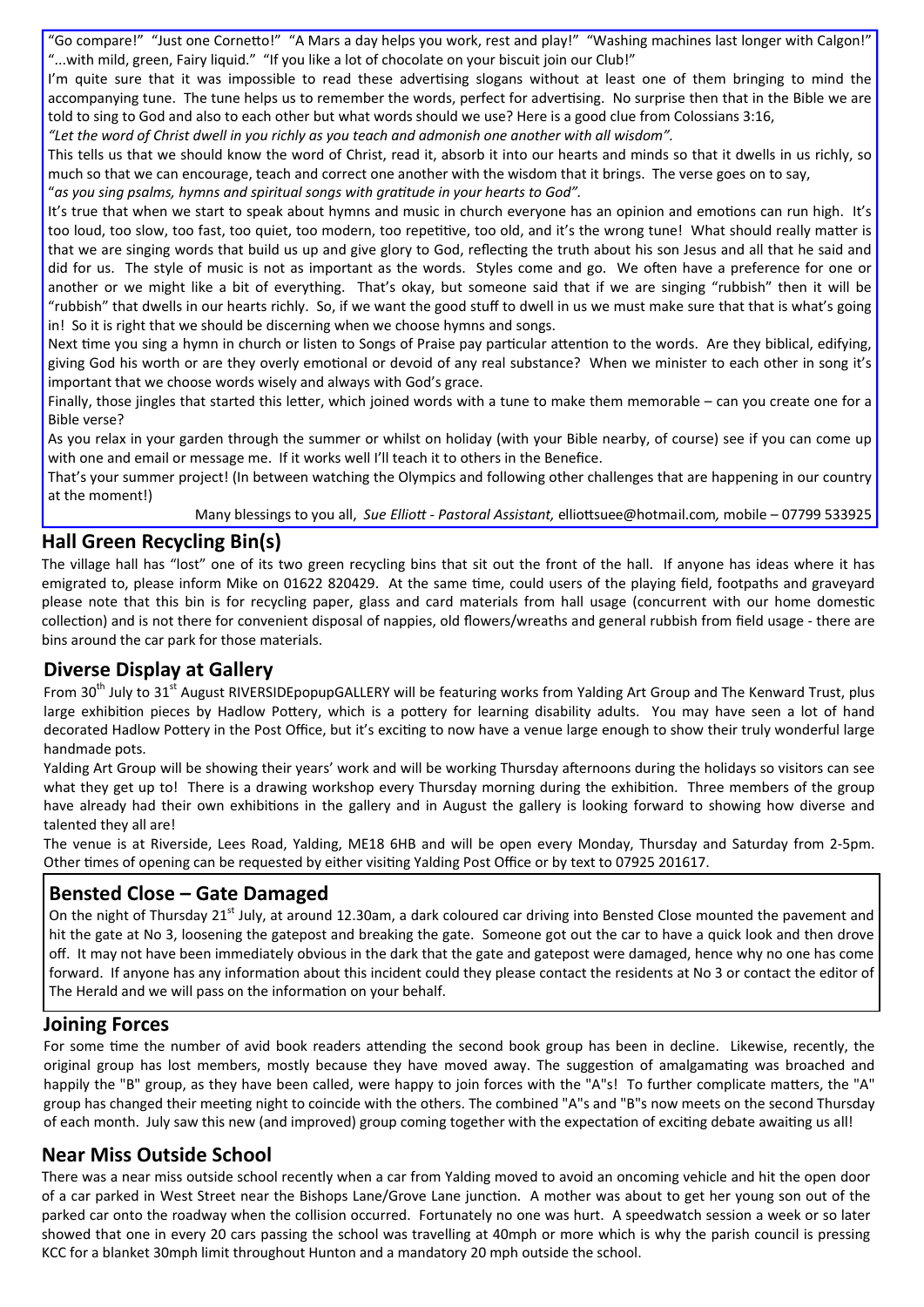### **FesƟval Weekend**

Saturday 24<sup>th</sup> September - Plans are afoot for Hunton's first Beer and Cider Festival! There will be a select number of local brewers taking part, along with BBQ, apple bobbing for the kids and a chance to press your own apples into juice using a cider press. A Home Brew Competition is also planned - if you would like to enter your own bubbling concoction please email ridgwayliz@gmail.com.



**Sunday 25th September –** A "hangover" cricket match is planned - East v West Street on King George V Playing Field

starting at 12.30pm. All welcome! Hunton Wanderers Cricket Club will be supplementing teams with players and Hunton Village Club will be providing an outdoor bar. If you or a family member fancies joining a team, please text or ring Richard on 07766 206006.



www.gam-ble.co.uk Free taxi service, please book in advance

### **Free Youth Activities**

A range of free activities for young people, organised by our community warden, Adam McKinley, are running at Coxheath Village Hall and Playing Field in Stockett Lane during the summer holidays.

- **Boxing** every Thursday 2.00-3.15pm from 28<sup>th</sup> July to 1<sup>st</sup> September, ages 11-19.
- **Street Dance** every Tuesday 12.30-2.30pm from 26<sup>th</sup> July to  $30<sup>th</sup>$  August, ages 11-17
- **Football** every Monday 7.30-8.30pm with www.kickkent.org.uk, ages 11+

No need to book, just turn up and register.

#### Musicals on the Green – Sunday 21<sup>st</sup> August – 4pm to 7pm. West End comes to West Street!

A late summer afternoon's musical extravaganza, with music from the shows, including Les Miserables, Grease, Mamma Mia and many more. Talented soloists will be joined by children from Hunton School and The Huntones for this lovely village event at the playing field. There's a BBQ and licensed bar with local ales. Don't worry if it rains, we'll simply move into the village hall next door! Proceeds to the British Lung Foundation and the Friends of St Mary's.

Advance tickets: £3 adult / £2 under 13, available via www.huntonevents.com or from Sharon on 07794 457426. On the day: £4 adult / £3 under 13.



#### **Orchard Takes Shape**

The Community Orchard is really starting to come together now with the recent installation of fencing and gates. There will be three gates into the orchard  $-$  a 6ft gate from the track that runs along the side of the playing field to allow access for maintenance equipment, which will be locked to prevent fly tipping, and two smaller gates for access from the playing field. Two of the gates are already in place with the third due to be installed shortly.

#### **ExciƟng Announcement from Local Charity, GamBLE!**

Throughout the last 18 months the trustees have been working hard to plan the future for Yalding School Farato, to enable it to run a model that other Gambian schools can follow. So we are committed to reducing our role as micro-planners, continuing our role as supporters and advisors and increasing the opportunities and projects that will enable our Gambian teachers and partnerships to function efficiently and for the long term. We have exciting new projects in the pipeline.

In view of these developments and looking to a new future, the charity is intending to rename. **School Gambia** will reflect the new outreach programme that we are planning, including creating a national reading scheme; and highlight the recognition of the work we have achieved in the past: Building Links in Education. The original name consciously implied that our actions might be a bit of a gamble. After 16 years we have proved that we are here to stay and life for the Gambians in Farato has changed radically – it is now time to share that development with the children and families of the whole nation.

More details and news in our August newsletter and we will be officially relaunching at the annual BBQ on 28<sup>th</sup> August, 12 noon onwards at Thatchers, Benover Road. You can find out more about GamBLE on their website www.gam-ble.co.uk.

#### **Do you Value your Local Post Office?**

Voting is now open in the Kent Rural Retailers Awards 2016. Tim and June at Yalding Post Office would very much appreciate your vote in the category "Most Loved Post Office".

You can vote online at http://kentruralretailers.co.uk/voting-form-2016-most-lovedpost-office/ or pop in and pick up a voting form at the post office.



Beautiful Edwardian piano £75 ono Please ring 07720 080653